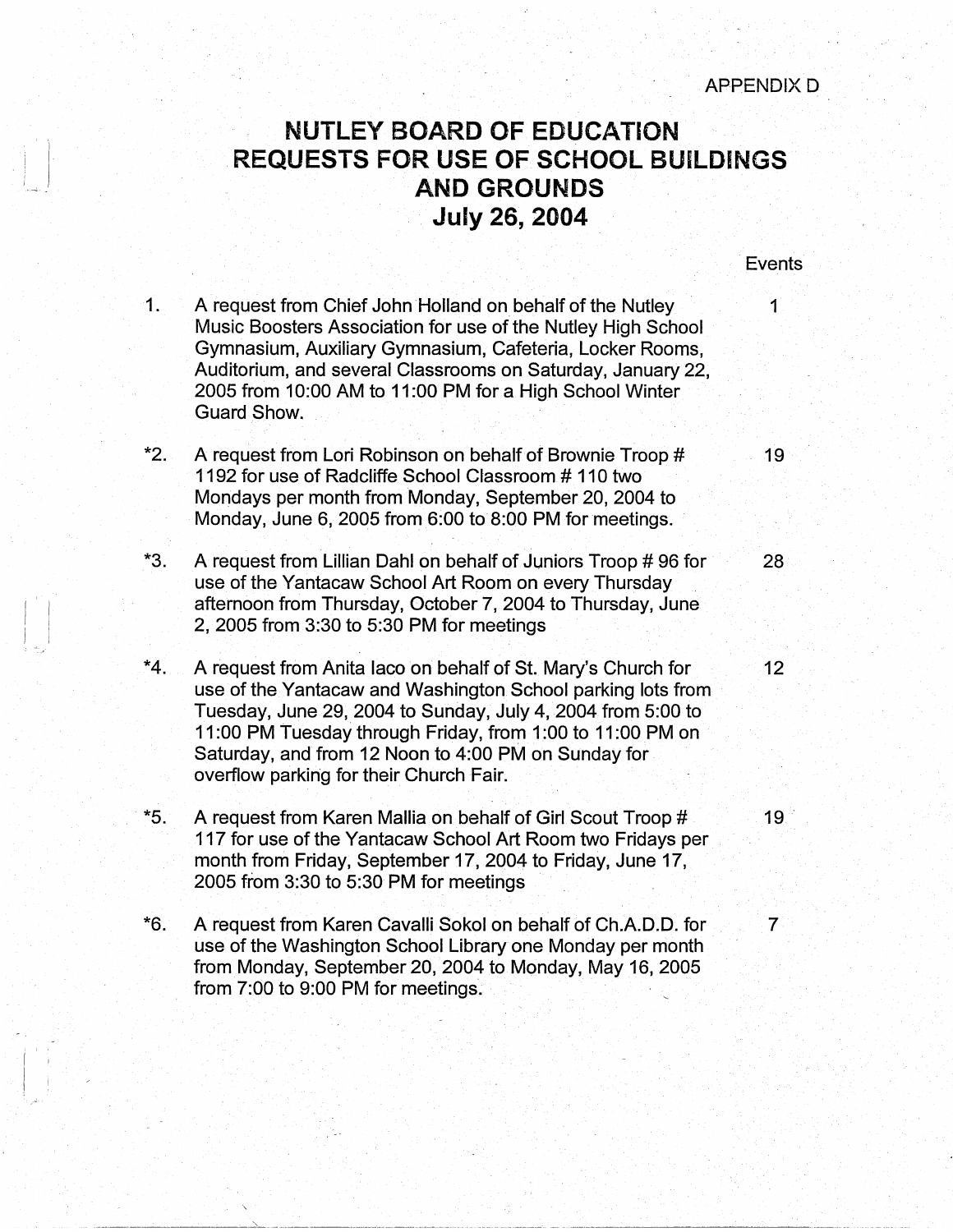- 1. A request from John Vitkovsky on behalf of the NHS Raiders 1. 1 Marching Band for use of the Nutley High School Gymnasium, Auxiliary Gymnasium, Locker Rooms and three classrooms on Thursday, July 22, 2004 from 7:00 AM to 6:00 PM for a Marching Band Seminar.
	- **\*8.** A request from Janice Fede on behalf of Girl Scout Troop # 16 627 for use of the Yantacaw School Art Room two Mondays per month from Monday, October 4, 2004 to Monday, June 6, 2005 from 3:30 to 4:30 PM for meetings.
	- 9. A request from Diana McGovern on behalf of the Yantacaw 1 School PTO for use of the Yantacaw School Gymnasium on Friday, October 1, 2004 from 4:00 to 9:30 PM for the Back to School Dance.
	- \*10. A request from Diana McGovern on behalf of the Yantacaw 2 School PTO for use of the Yantacaw School Gymnasium on Thursday, December 2, 2004 from 5:00 to 9:30 PM, and Friday, December 3, 2004 from 8:30 AM to 7:30 PM for the Holiday Boutique.
	- \*11. A request from Diana McGovern on behalf of the Yantacaw 2 School PTO for use of the Yantacaw School Gymnasium on Thursday, May 5, 2005 from 3:30 to 6:00 PM, and Friday, May 6, 2005 from 8:30 AM to 3:30 PM for the Plant Sale.
	- **\*12.** A request from Diana McGovern on behalf of the Yantacaw 8 School PTO for use of the Yantacaw School Auditorium one evening per month from Thursday, September 16, 2004 to Tuesday, May 17, 2005 from 7:00 to 9:30 PM for PTO Meetings.
	- \*13. A request from Dana Melillo on behalf of the Nutley 8 Department of Parks and Recreation for use of the Franklin Middle School Stage and Auditorium one every Wednesday from Wednesday, July 7; 2004 to Wednesday, August 25, 2004 from 4:00 to 10:00 PM for concerts in case of rain only.
	- \*14. A request from Mary Milici on behalf of Cadette Troop # 110 30 for use of Franklin Middle School Classroom #105 every Thursday afternoon from Thursday, October 7, 2004 to Thursday, June 16, 2005 from 3:00 to 5:00 PM for meetings.

---·---------~----~--------·-- " ------------------- \_\_\_\_\_\_\_ ,\_\_ \_